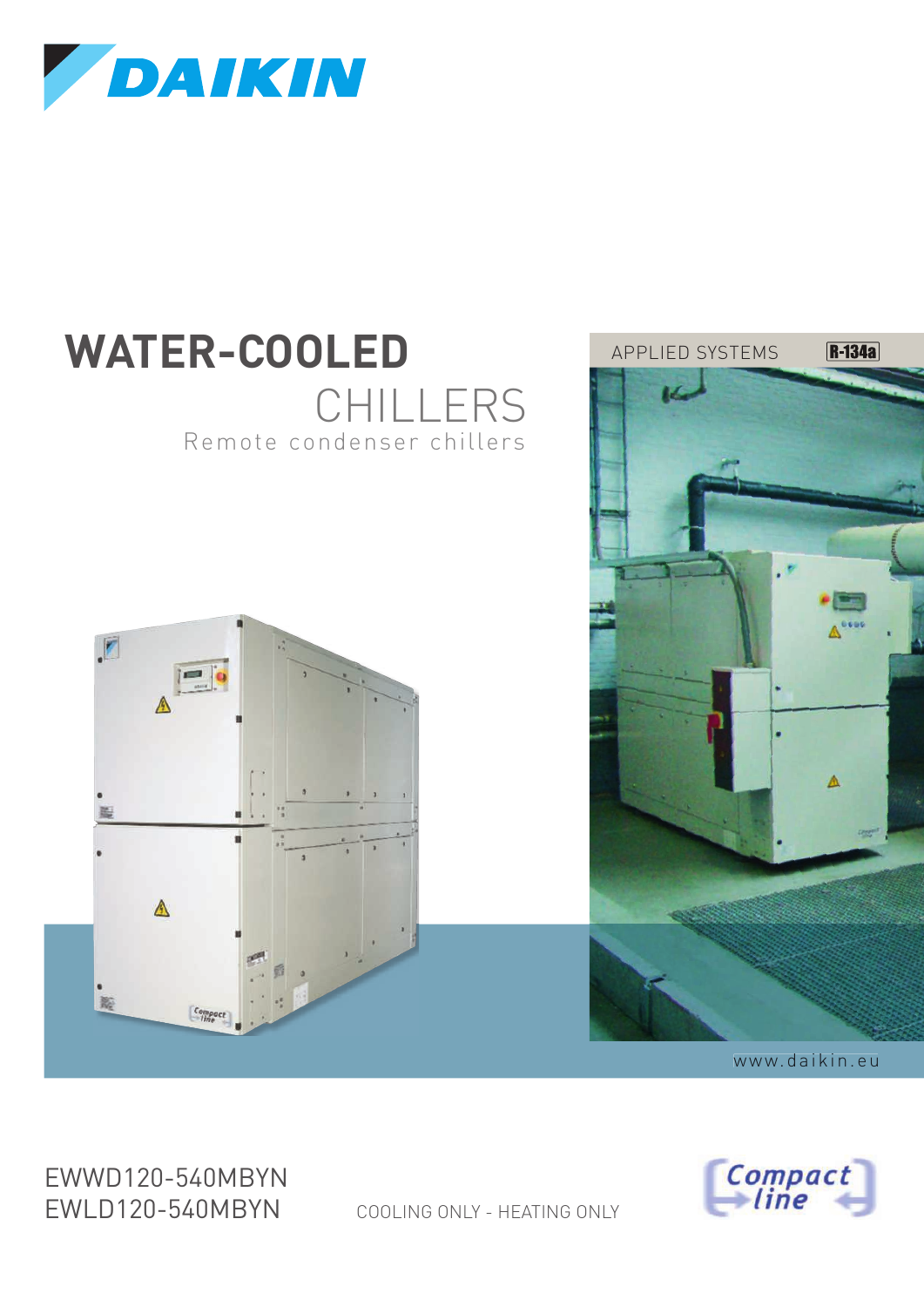

## $FLEXIBLE$ **APPLICATION**

- $\times$  9 models are available with cooling capacities ranging from 123 to 546kW and heating capacities from 147 to 655kW
- $\rightarrow$  ideal for use in severe weather conditions and over a wide operation range
- $\rightarrow$  2 independent circuits from 360kW onwards
- Æ remote condenser version available (EWLD120- 540MBYN)
- $\rightarrow$  compact, simple and robust construction
- $\times$  extended operation range from 50°C to 60°C



## **EASY INSTALLATION**

- $\rightarrow$  flow switch standard supplied with the unit
- $\times$  water filter with diameter perforations of 1mm supplied as standard accessory
- > standard fitted with victaulic joints on evaporator:
	- victualic joints absorb vibrations, reduce operating sound and thermal deflection and simplify chiller piping and installation
	- they can accommodate 8° angles and guarantee stress free, leak tight water piping connection

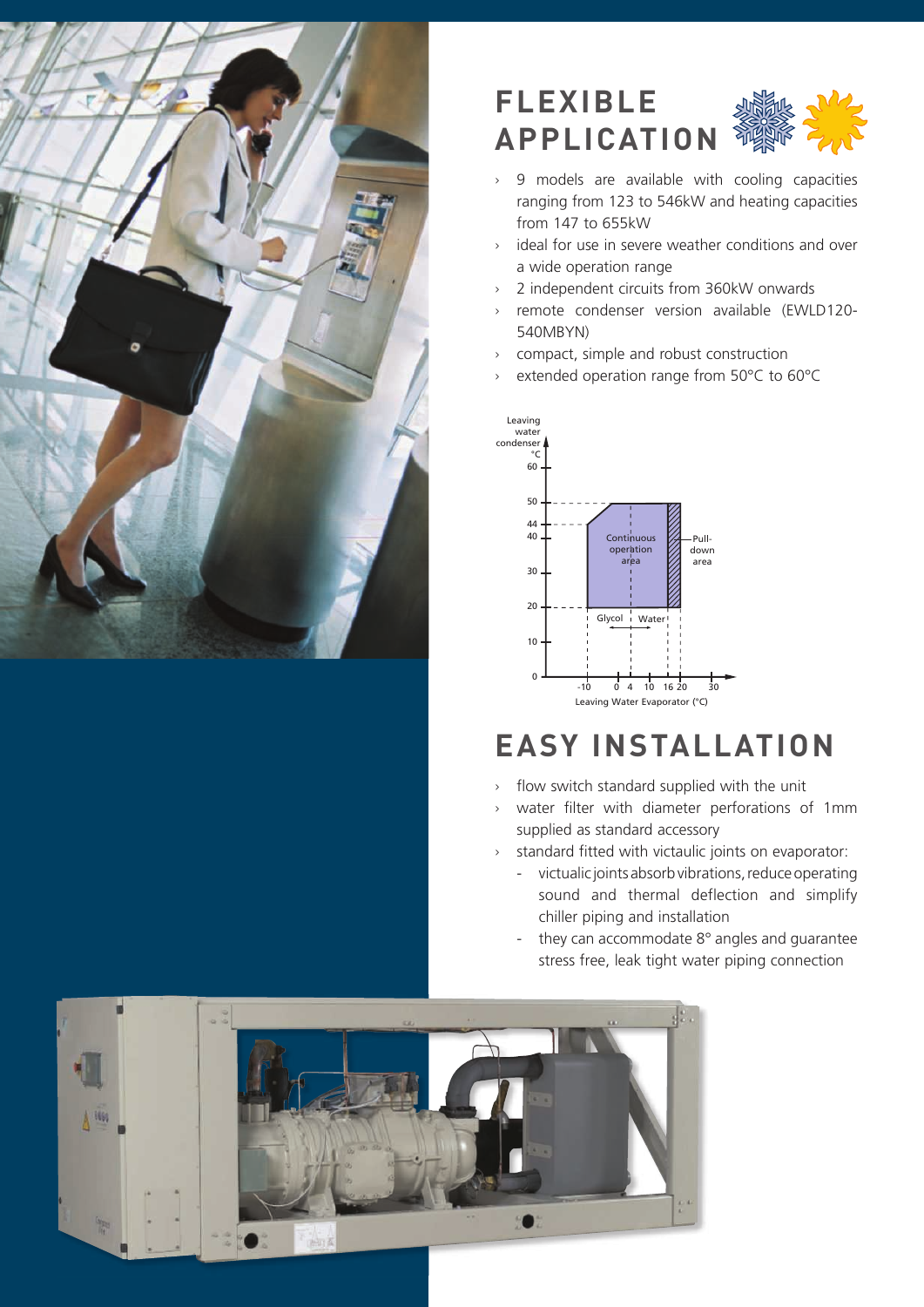$S \cap P \cap W$ 





## **SINGLE SCREW COMPRESSOR**

The large Daikin chillers are fitted with a G-type single screw compressor with stepless capacity control. The G-type stepless single screw compressor enables capacity requirements to be closely matched by modulating the sliding valve position according to the chilled water control condition. Main advantages of continuous modulation are better part load efficiency and more stable chilled water temperatures with closer control tolerance. Capacity control is infinitely variable between 30 and 100% on single circuit units and between 15 and 100% on dual circuit units.

## **HEAT EXCHANGER**

#### **SHELL & TUBE CONDENSER**

- Æ special header distribution system and design of water system results in high efficiency and reduced heat transfer surface
- $\rightarrow$  compact dimensions and lower weight result in a smaller refrigerant volume

#### **BPHE EVAPORATOR**

- $\rightarrow$  brazed plate heat exchanger made of stainless steel plate, brazed gas tight with copper
- $\rightarrow$  optimised distribution benefits of R-134a
- $\rightarrow$  the use of this plate heat exchanger results in a compact unit: single and double circuits have the same small footprint (2,681mm x 930mm)

## **ELECTRONIC CONTROL**

- $\rightarrow$  advanced pCO<sup>2</sup> control
- Æ detailed information on and accurate control of all functional parameters by easy menu scrolling: schedule timer, floating set point, free cooling, double evaporator pump, manual pump on, date and time information, daily pump on
- $\rightarrow$  chilled water and brine temperatures down to -10 $^{\circ}$ C on standard unit (parameter in the service menu of the DDC controller must be set by the installer)
- $\times$  changeable digital input/output such as remote on/off, remote cooling/heating, dual setpoint and limit capacity
- self diagnostic and can be set up in several languages



- $\times$  standard equipped with night setback and peak load limitation
- $\rightarrow$  optional digital controller can be installed up to 600m from the unit
- > remote DDC (EKRUPC) can be installed up to 1,000m from the unit
- $\times$  thanks to the standard DICN, simultaneous operation of up to 4 chillers is allowed (this function enables a Daikin 2MW chiller plant to be operated via a single controller)

lead lag function is standard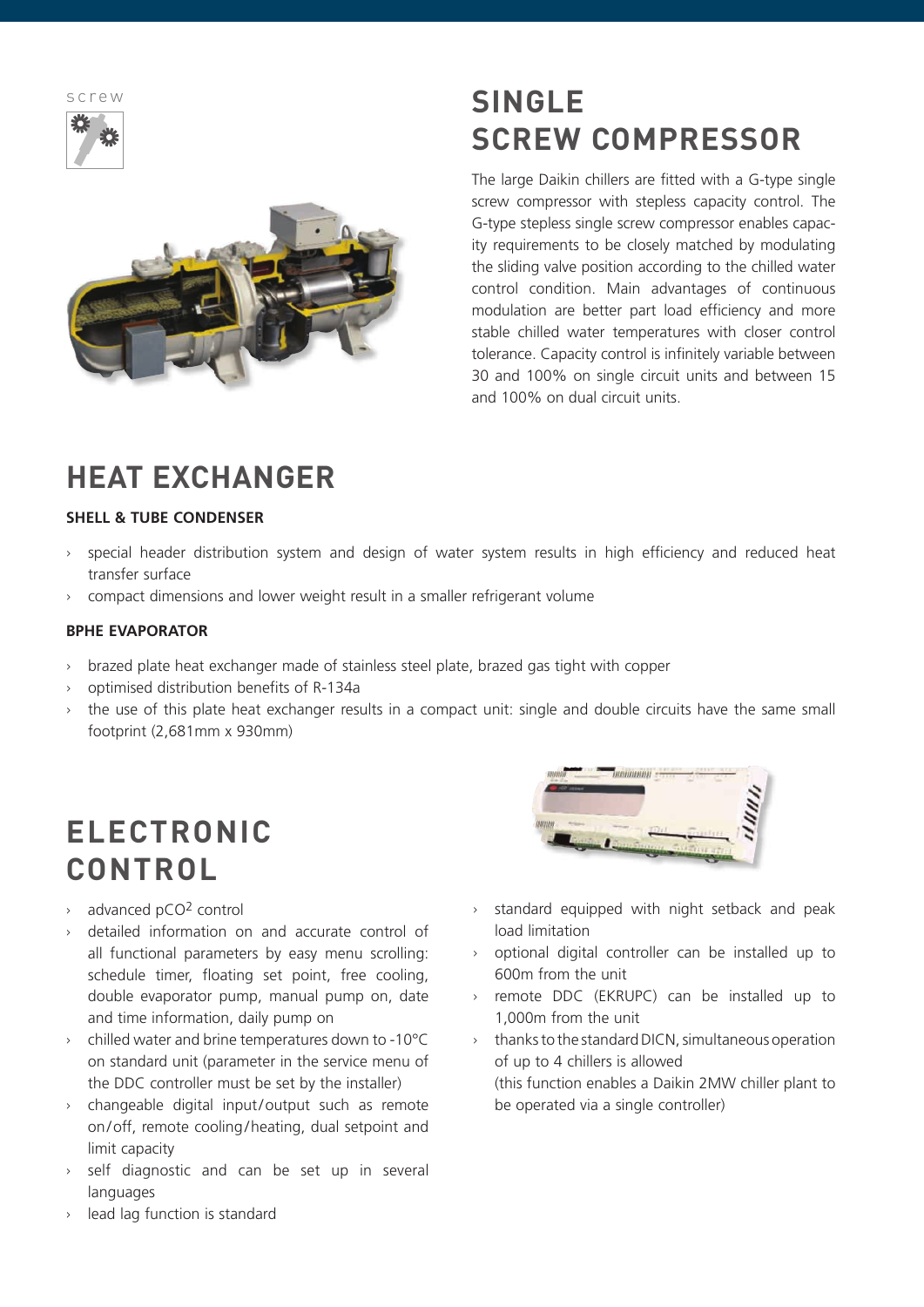| <b>EWWD-MBYN/EWLD-MBYN</b>  |                                                                                                                                                                                                                                                                                                                                                                                                                                                                                                                                                                               |                                       | 120/120                   | 180/170                      | 280/260<br>240/240                                                                                                                                                                                                                                                                                                                        |                           |  |  |  |  |  |
|-----------------------------|-------------------------------------------------------------------------------------------------------------------------------------------------------------------------------------------------------------------------------------------------------------------------------------------------------------------------------------------------------------------------------------------------------------------------------------------------------------------------------------------------------------------------------------------------------------------------------|---------------------------------------|---------------------------|------------------------------|-------------------------------------------------------------------------------------------------------------------------------------------------------------------------------------------------------------------------------------------------------------------------------------------------------------------------------------------|---------------------------|--|--|--|--|--|
|                             | cooling (EWWD)                                                                                                                                                                                                                                                                                                                                                                                                                                                                                                                                                                | kW                                    | 123                       | 183                          | 249                                                                                                                                                                                                                                                                                                                                       | 273                       |  |  |  |  |  |
| Nominal capacity            | cooling (EWLD)                                                                                                                                                                                                                                                                                                                                                                                                                                                                                                                                                                | kW                                    | 116                       | 170                          | 235                                                                                                                                                                                                                                                                                                                                       | 265                       |  |  |  |  |  |
|                             | heating (EWWD)                                                                                                                                                                                                                                                                                                                                                                                                                                                                                                                                                                | kW                                    | 147                       | 216                          | 290<br>61.6<br>66.5<br>72.8<br>4.04 / 3.53<br>3.98<br>$30 \sim 100$<br>R-134a<br>37<br>Electronic expansion valve<br>FVC68D<br>10<br>1/1<br>1,527 / 1,342<br>94<br>3" victaulic<br>Field installation<br>3" victaulic<br>M <sub>6</sub><br>$2 \times 1$ "<br>20°C ~ 60°C / 25°C ~ 62°C<br>$25^{\circ}$ C ~ 55°C<br>$-10^{\circ}$ C ~ 20°C | 327                       |  |  |  |  |  |
|                             | cooling (EWWD)                                                                                                                                                                                                                                                                                                                                                                                                                                                                                                                                                                | kW                                    | 28.7                      | 45.2                         | 1,018 x 2,681 x 930<br>Polyester painted galvanised steel plate / Ivory white - Munsell 5Y7.5/1                                                                                                                                                                                                                                           | 69.2                      |  |  |  |  |  |
| Nominal input               | kW<br>cooling (EWLD)<br>32.0<br>kW<br>34.5<br>heating (EWWD)<br>4.29 / 3.63<br>4.26<br>$\%$<br>type<br>18<br>charge (1)<br>kg<br>control<br>oil type<br>7.5<br>oil charge<br>type<br>mm<br>1,000 / 891<br>kg<br>dB(A)<br>87<br>3" OD victaulic<br>evaporator water in/outlet<br>evaporator water drain<br>2" 1/2 victaulic<br>condenser water in/outlet (EWWD)<br>condenser water drain (EWWD)<br>relief device outlet (EWWD)<br>$^{\circ}{\sf C}$<br>leaving water condenser<br>$^{\circ}{\sf C}$<br>condensing temperature<br>$^{\circ}{\sf C}$<br>leaving water evaporator | 49.8                                  |                           | 77.9                         |                                                                                                                                                                                                                                                                                                                                           |                           |  |  |  |  |  |
|                             |                                                                                                                                                                                                                                                                                                                                                                                                                                                                                                                                                                               |                                       |                           | 54.0                         |                                                                                                                                                                                                                                                                                                                                           | 83.4                      |  |  |  |  |  |
| EER (EWWD/EWLD)             |                                                                                                                                                                                                                                                                                                                                                                                                                                                                                                                                                                               |                                       |                           | 4.05 / 3.41                  |                                                                                                                                                                                                                                                                                                                                           | 3.95 / 3.40               |  |  |  |  |  |
| COP                         |                                                                                                                                                                                                                                                                                                                                                                                                                                                                                                                                                                               |                                       |                           | $\overline{4}$               |                                                                                                                                                                                                                                                                                                                                           | 3.92                      |  |  |  |  |  |
| Capacity steps              |                                                                                                                                                                                                                                                                                                                                                                                                                                                                                                                                                                               |                                       |                           |                              |                                                                                                                                                                                                                                                                                                                                           |                           |  |  |  |  |  |
| Refrigerant circuit         |                                                                                                                                                                                                                                                                                                                                                                                                                                                                                                                                                                               |                                       |                           |                              |                                                                                                                                                                                                                                                                                                                                           |                           |  |  |  |  |  |
|                             |                                                                                                                                                                                                                                                                                                                                                                                                                                                                                                                                                                               |                                       |                           | 35                           |                                                                                                                                                                                                                                                                                                                                           | 38                        |  |  |  |  |  |
|                             |                                                                                                                                                                                                                                                                                                                                                                                                                                                                                                                                                                               |                                       |                           | Thermostatic expansion valve |                                                                                                                                                                                                                                                                                                                                           |                           |  |  |  |  |  |
|                             |                                                                                                                                                                                                                                                                                                                                                                                                                                                                                                                                                                               |                                       |                           |                              |                                                                                                                                                                                                                                                                                                                                           |                           |  |  |  |  |  |
|                             |                                                                                                                                                                                                                                                                                                                                                                                                                                                                                                                                                                               |                                       |                           | 10                           |                                                                                                                                                                                                                                                                                                                                           | 14                        |  |  |  |  |  |
| Compressor                  |                                                                                                                                                                                                                                                                                                                                                                                                                                                                                                                                                                               | Semi-hermetic single screw compressor |                           |                              |                                                                                                                                                                                                                                                                                                                                           |                           |  |  |  |  |  |
| No. of circuits/compressors |                                                                                                                                                                                                                                                                                                                                                                                                                                                                                                                                                                               |                                       |                           |                              |                                                                                                                                                                                                                                                                                                                                           |                           |  |  |  |  |  |
| <b>Dimensions</b>           |                                                                                                                                                                                                                                                                                                                                                                                                                                                                                                                                                                               |                                       |                           |                              |                                                                                                                                                                                                                                                                                                                                           |                           |  |  |  |  |  |
|                             | Machine weight (EWWD/EWLD)                                                                                                                                                                                                                                                                                                                                                                                                                                                                                                                                                    |                                       |                           | 1,273 / 1,110                |                                                                                                                                                                                                                                                                                                                                           | 1,623 / 1,428             |  |  |  |  |  |
| Sound power level           |                                                                                                                                                                                                                                                                                                                                                                                                                                                                                                                                                                               |                                       |                           | 93                           |                                                                                                                                                                                                                                                                                                                                           | 93                        |  |  |  |  |  |
| Casing                      |                                                                                                                                                                                                                                                                                                                                                                                                                                                                                                                                                                               |                                       |                           |                              |                                                                                                                                                                                                                                                                                                                                           |                           |  |  |  |  |  |
|                             |                                                                                                                                                                                                                                                                                                                                                                                                                                                                                                                                                                               |                                       |                           |                              |                                                                                                                                                                                                                                                                                                                                           |                           |  |  |  |  |  |
|                             |                                                                                                                                                                                                                                                                                                                                                                                                                                                                                                                                                                               |                                       |                           |                              |                                                                                                                                                                                                                                                                                                                                           |                           |  |  |  |  |  |
| Piping connections          |                                                                                                                                                                                                                                                                                                                                                                                                                                                                                                                                                                               |                                       |                           |                              |                                                                                                                                                                                                                                                                                                                                           |                           |  |  |  |  |  |
|                             |                                                                                                                                                                                                                                                                                                                                                                                                                                                                                                                                                                               |                                       |                           |                              |                                                                                                                                                                                                                                                                                                                                           |                           |  |  |  |  |  |
|                             |                                                                                                                                                                                                                                                                                                                                                                                                                                                                                                                                                                               |                                       |                           | $1 \times 1$ "               |                                                                                                                                                                                                                                                                                                                                           |                           |  |  |  |  |  |
|                             |                                                                                                                                                                                                                                                                                                                                                                                                                                                                                                                                                                               |                                       | 20°C ~ 50°C / 25°C ~ 55°C | 20°C ~ 50°C / 25°C ~ 55°C    |                                                                                                                                                                                                                                                                                                                                           | 20°C ~ 60°C / 25°C ~ 62°C |  |  |  |  |  |
| Operation range             |                                                                                                                                                                                                                                                                                                                                                                                                                                                                                                                                                                               |                                       |                           |                              |                                                                                                                                                                                                                                                                                                                                           |                           |  |  |  |  |  |
| EWWD/EWLD                   |                                                                                                                                                                                                                                                                                                                                                                                                                                                                                                                                                                               |                                       |                           |                              |                                                                                                                                                                                                                                                                                                                                           |                           |  |  |  |  |  |
| YN<br>Power supply          |                                                                                                                                                                                                                                                                                                                                                                                                                                                                                                                                                                               |                                       | 3~/50Hz/400V              |                              |                                                                                                                                                                                                                                                                                                                                           |                           |  |  |  |  |  |

#### Note:

1. For refrigerant charge of EWLD-MBYN, please consult the databook

| <b>EWWD-MBYN/EWLD-MBYN</b>  |                                               |              | 360/340                                                                  | 440/400                                            | 500/480                                                                       | 520/500               | 540/540               |  |  |  |  |
|-----------------------------|-----------------------------------------------|--------------|--------------------------------------------------------------------------|----------------------------------------------------|-------------------------------------------------------------------------------|-----------------------|-----------------------|--|--|--|--|
|                             | cooling (EWWD)                                | kW           | 366                                                                      | 432                                                | 498                                                                           | 522                   | 546                   |  |  |  |  |
| Nominal capacity            | cooling (EWLD)                                | kW           | 340                                                                      | 405                                                | 470                                                                           | 500                   | 530                   |  |  |  |  |
|                             | heating (EWWD)                                | kW           | 431                                                                      | 505                                                | 580                                                                           | 617                   | 655                   |  |  |  |  |
|                             | cooling (EWWD)                                | kW           | 90.5                                                                     | 107                                                | 123                                                                           | 131                   | 138                   |  |  |  |  |
| Nominal input               | cooling (EWLD)                                | kW           | 99.6                                                                     | 116                                                | 133                                                                           | 144                   | 156                   |  |  |  |  |
|                             | heating (EWWD)                                | kW           | 108                                                                      | 127                                                | 146                                                                           | 156                   | 167                   |  |  |  |  |
| EER (EWWD/EWLD)             |                                               |              | 4.11 / 3.46                                                              | 4.04 / 3.49                                        | 3.92 / 3.53                                                                   | 3.98 / 3.47           | 3.96 / 3.40           |  |  |  |  |
| COP                         |                                               |              | 4.02                                                                     | 3.98                                               | 3.97                                                                          | 3.96                  | 3.92                  |  |  |  |  |
| $\%$<br>Capacity steps      |                                               |              |                                                                          | $30 - 100$                                         | $15 \sim 100$                                                                 |                       |                       |  |  |  |  |
|                             | type                                          |              | R-134a                                                                   |                                                    |                                                                               |                       |                       |  |  |  |  |
|                             | charge (1)                                    | kg           | 70                                                                       | 72                                                 | 74                                                                            | 75                    | 76                    |  |  |  |  |
| Refrigerant circuit         | control                                       |              | 2 x thermostatic<br>expansion valve                                      | 1x thermost. exp. valve<br>+ 1x electr. exp. valve | 2 x electronic expansion valve                                                |                       |                       |  |  |  |  |
|                             | oil type                                      |              | FVC68D                                                                   |                                                    |                                                                               |                       |                       |  |  |  |  |
|                             | oil charge                                    |              | 10                                                                       | $2 \times 10$                                      | $2 \times 10$                                                                 | $10 + 14$             | $2 \times 14$         |  |  |  |  |
| Compressor                  | Semi-hermetic single screw compressor<br>type |              |                                                                          |                                                    |                                                                               |                       |                       |  |  |  |  |
| No. of circuits/compressors |                                               |              |                                                                          |                                                    | 2/2                                                                           |                       |                       |  |  |  |  |
| <b>Dimensions</b><br>mm     |                                               |              | 2,000 x 2,681 x 930                                                      |                                                    |                                                                               |                       |                       |  |  |  |  |
| Machine weight (EWWD/EWLD)  |                                               | kg           | 2,546 / 2,220                                                            | 2,800 / 2,452                                      | 3,034 / 2,684                                                                 | 3,150 / 2,770         | 3,346 / 2,856         |  |  |  |  |
| Sound power level           |                                               | dB(A)        | 96                                                                       | 96                                                 | 96                                                                            |                       | 96                    |  |  |  |  |
| Casing                      |                                               |              | Polyester painted galvanised steel plate / Ivory white - Munsell 5Y7.5/1 |                                                    |                                                                               |                       |                       |  |  |  |  |
|                             | evaporator water in/outlet                    |              | 3" victaulic                                                             |                                                    |                                                                               |                       |                       |  |  |  |  |
|                             | evaporator water drain                        |              | Field installation                                                       |                                                    |                                                                               |                       |                       |  |  |  |  |
| Piping connections          | condenser water in/outlet (EWWD)              |              | 3" victaulic                                                             |                                                    |                                                                               |                       |                       |  |  |  |  |
|                             | condenser water drain (EWWD)                  |              | M <sub>6</sub>                                                           |                                                    |                                                                               |                       |                       |  |  |  |  |
|                             | relief device outlet (EWWD)                   |              | $2 \times 1$ "<br>$3 \times 1$ "<br>$4 \times 1$ "                       |                                                    |                                                                               |                       |                       |  |  |  |  |
| Operation range             | leaving water condenser                       | $^{\circ}$ C |                                                                          |                                                    | 20°C ~ 50°C / 25°C ~ 55°C 20°C ~ 50°C / 25°C ~ 55°C 20°C ~ 60°C / 25°C ~ 62°C | $20^{\circ}$ C ~ 60°C | $25^{\circ}$ C ~ 62°C |  |  |  |  |
|                             | condensing temperature                        | °C           | $25^{\circ}$ C ~ 55°C                                                    |                                                    |                                                                               |                       |                       |  |  |  |  |
| EWWD/EWLD                   | leaving water evaporator                      | °C           | $-10^{\circ}$ C ~ 20°C                                                   |                                                    |                                                                               |                       |                       |  |  |  |  |
| YN<br>Power supply          |                                               |              | 3~/50Hz/400V                                                             |                                                    |                                                                               |                       |                       |  |  |  |  |

Note:

1. For refrigerant charge of EWLD-MBYN, please consult the databook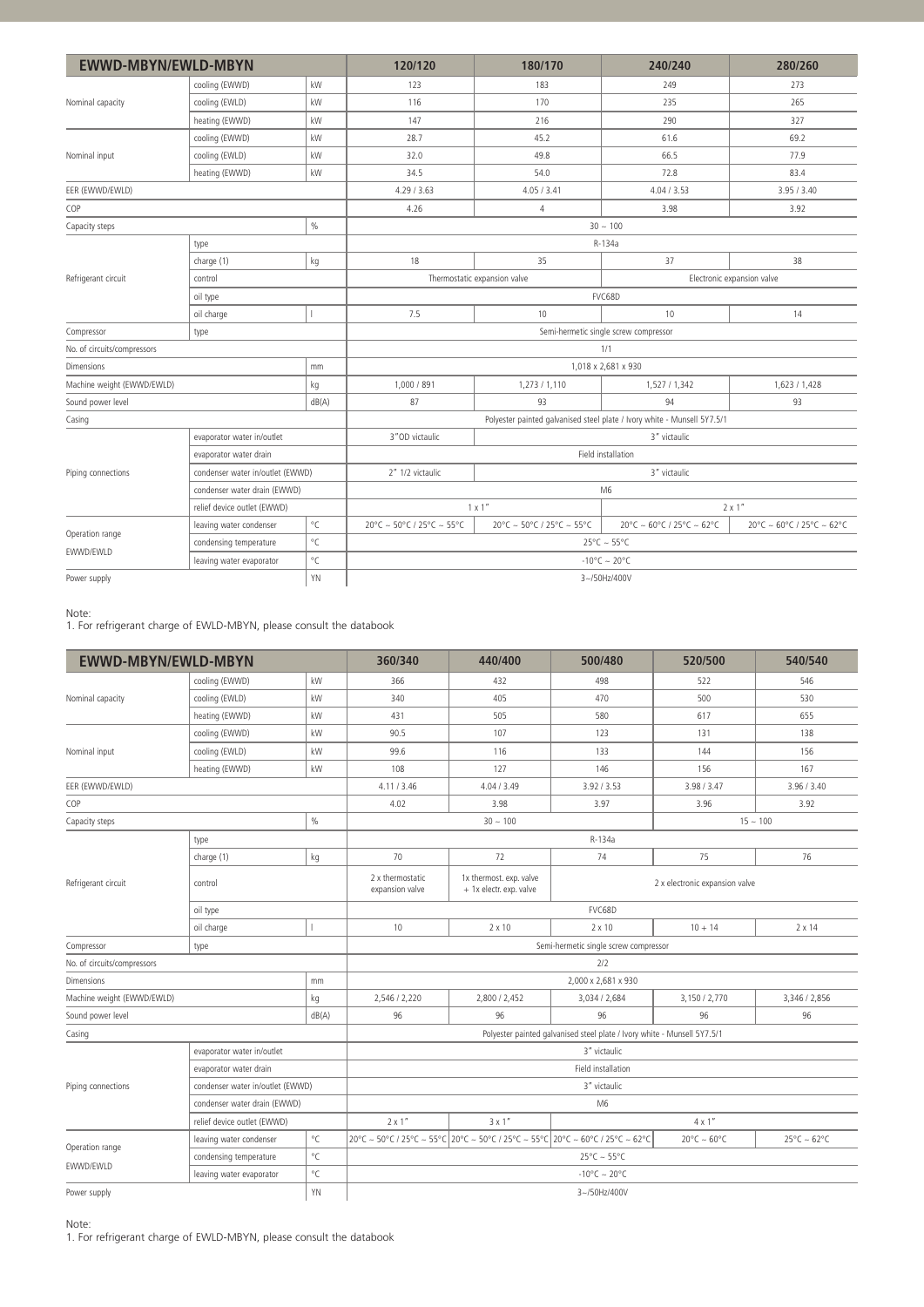

|                               | <b>Option description</b>              | <b>Unit size</b> |         |         |         |           |           |          |           |           |                 |
|-------------------------------|----------------------------------------|------------------|---------|---------|---------|-----------|-----------|----------|-----------|-----------|-----------------|
| <b>Option Number</b>          |                                        | 120              | 180/170 | 240     | 280/260 | 360/340   | 440/400   | 500/480  | 520       | 540       | Avaibility      |
| Completely combinable options |                                        |                  |         |         |         |           |           |          |           |           |                 |
| OP03                          | Dual pressure relief valve (EWWD/EWLD) | o / o (S)        | 0/0(S)  | 0/0(S)  | 0/0(S)  | $0/0$ (S) | $0/0$ (S) | 0/0(S)   | $0/0$ (S) | $0/0$ (S) | Factory mounted |
| OP <sub>12</sub>              | Suction stop valve                     | o(S)             | O(S)    | o(S)    | O(S)    | o(S)      | o(S)      | o(S)     | o(S)      | o(S)      | Factory mounted |
| OP52                          | Main isolator switch                   | $\circ$          | $\circ$ | $\circ$ | $\circ$ | $\circ$   | $\circ$   | $\circ$  | $\circ$   | $\circ$   | Factory mounted |
| OP57                          | A-meter, V-meter                       | $\circ$          | $\circ$ | $\circ$ | $\circ$ | 0         | $\circ$   | $\circ$  | $\circ$   | $\circ$   | Factory mounted |
| OPLN                          | Low noise operation                    | $\circ$          | $\circ$ | $\circ$ | $\circ$ | $\circ$   | $\circ$   | $\circ$  | $\circ$   | $\circ$   | Factory mounted |
| Available kits                |                                        |                  |         |         |         |           |           |          |           |           |                 |
| EKCLWS                        | Leaving water controlsensor for DICN   | $\circ$          | $\circ$ | $\circ$ | $\circ$ | $\circ$   | $\circ$   | $\circ$  | $\circ$   | $\circ$   | Kit             |
| EKAC200A                      | <b>BMS</b> card                        | $\circ$          | $\circ$ | $\circ$ | $\circ$ | 0         | $\circ$   | $\circ$  | $\circ$   | 0         | Kit             |
| EKBMSMBA                      | BMS gateway modbus / j-bus protocol    | $\circ$          | $\circ$ | $\circ$ | $\circ$ | $\circ$   | $\circ$   | $\circ$  | $\circ$   | $\circ$   | Kit             |
| EKBMSBNA                      | BMS gateway bacnet protocol            | $\circ$          | $\circ$ | $\circ$ | $\circ$ | 0         | $\circ$   | $\Omega$ | $\circ$   | 0         | Kit             |
| <b>EKRUPC</b>                 | Remote user interface                  | $\circ$          | $\circ$ | $\circ$ | $\circ$ | $\circ$   | $\circ$   | $\circ$  | $\circ$   | $\circ$   | Kit             |

To install EKBMSMBA, EKBMSBNA --> EKAC200A needs to be installed on the unit o available

(S) Option required for Swedish national law SNFS 1992 : 16

**Measuring conditions**<br>1. Nominal cooling capacities are based on: evaporator: 12°C/7°C - condenser: 30°C/35°C (EWWD); condensing temperature: 45°C (EWLD) - liquid temperature: 40°C (EWLD).

2. Nominal heating capacities are based on: evaporator: 12°C/7°C - condenser: 40°C/45°C.

3. The sound power level is an absolute value indicating the "power" which a sound source generates.